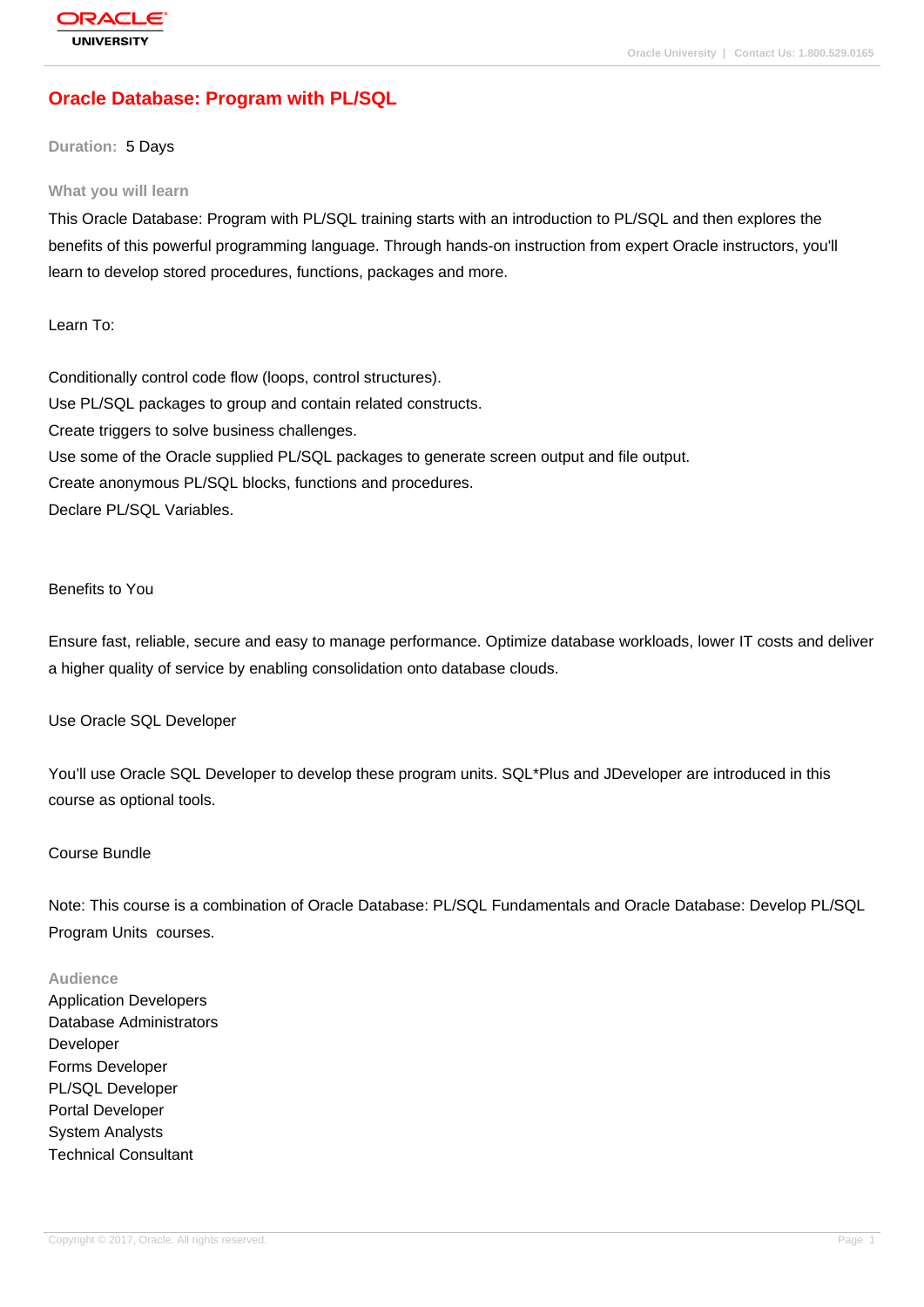**Related Training**

### Required Prerequisites

Oracle Database: Introduction to SQL

Oracle Database: SQL Workshop II

Suggested Prerequisites Previous programming experience

#### **Course Objectives**

Use conditional compilation to customize the functionality in a PL/SQL application without removing any source code

Design PL/SQL packages to group related constructs

Create overloaded package subprograms for more flexibility

Design PL/SQL anonymous blocks that execute efficiently

Use the Oracle supplied PL/SQL packages to generate screen output, file output and mail output

Write dynamic SQL for more coding flexibility

Describe the features and syntax of PL/SQL

Create and debug stored procedures and functions

Use PL/SQL programming constructs and conditionally control code flow (loops, control structures, and explicit cursors)

Manage dependencies between PL/SQL subprograms

Handle runtime errors

Create triggers to solve business challenges

**Course Topics**

#### **Introduction**

Course Objectives Course Agenda Describe the Human Resources (HR) Schema PL/SQL development environments available in this course Introduction to SQL Developer

# **Introduction to PL/SQL**

Overview of PL/SQL Identify the benefits of PL/SQL Subprograms Overview of the types of PL/SQL blocks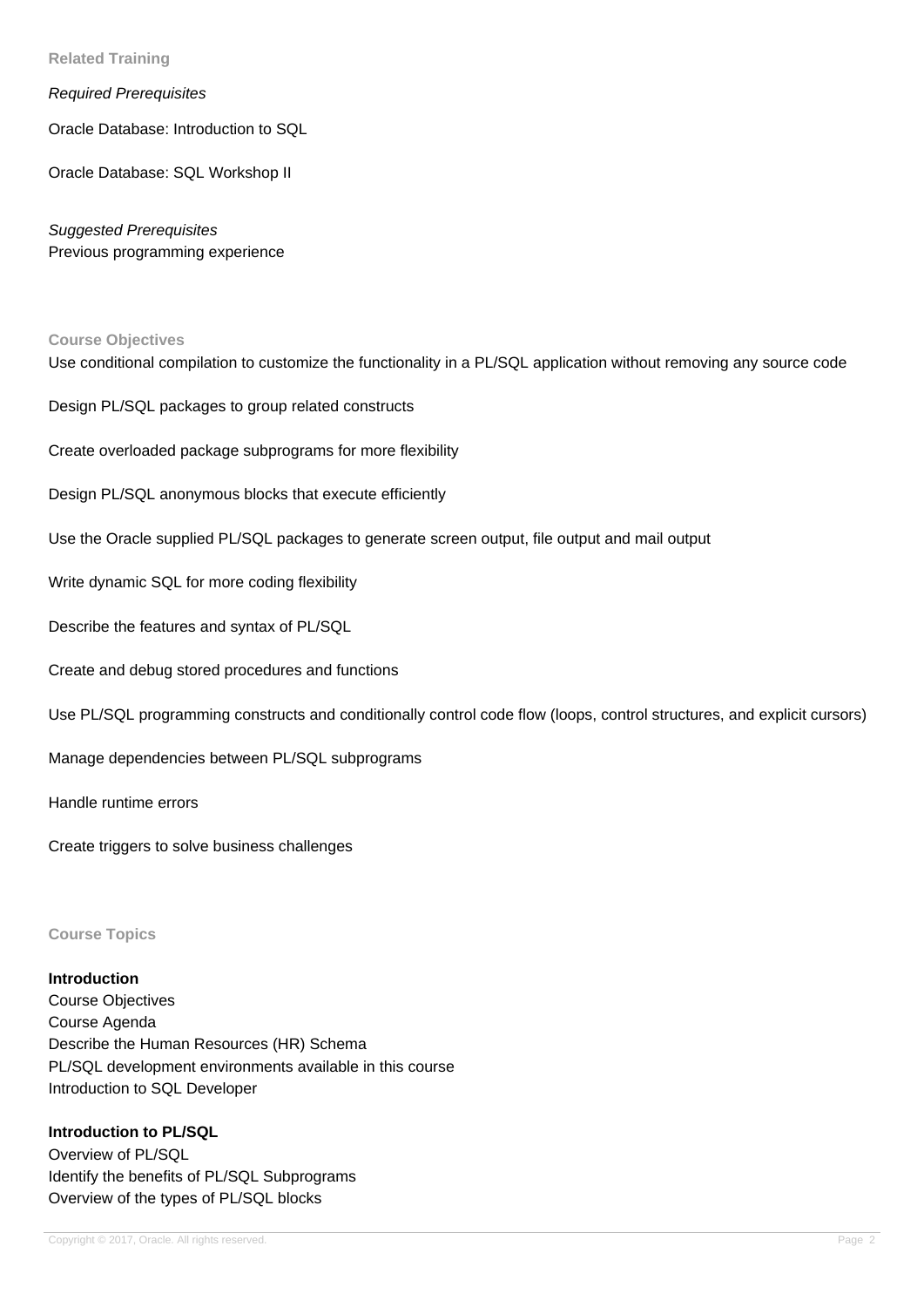# Create a Simple Anonymous Block How to generate output from a PL/SQL Block?

## **Declare PL/SQL Identifiers**

List the different Types of Identifiers in a PL/SQL subprogram Usage of the Declarative Section to Define Identifiers Use variables to store data Identify Scalar Data Types The %TYPE Attribute What are Bind Variables? Sequences in PL/SQL Expressions

#### **Write Executable Statements**

Describe Basic PL/SQL Block Syntax Guidelines Learn to Comment the Code Deployment of SQL Functions in PL/SQL How to convert Data Types? Describe Nested Blocks Identify the Operators in PL/SQL

### **Interaction with the Oracle Server**

Invoke SELECT Statements in PL/SQL Retrieve Data in PL/SQL SQL Cursor concept Avoid Errors by using Naming Conventions when using Retrieval and DML Statements Data Manipulation in the Server using PL/SQL Understand the SQL Cursor concept Use SQL Cursor Attributes to Obtain Feedback on DML Save and Discard Transactions

#### **Control Structures**

Conditional processing using IF Statements Conditional processing using CASE Statements Describe simple Loop Statement Describe While Loop Statement Describe For Loop Statement Use the Continue Statement

### **Composite Data Types**

Use PL/SQL Records The %ROWTYPE Attribute Insert and Update with PL/SQL Records INDEX BY Tables Examine INDEX BY Table Methods Use INDEX BY Table of Records

### **Explicit Cursors**

What are Explicit Cursors? Declare the Cursor Open the Cursor Fetch data from the Cursor Close the Cursor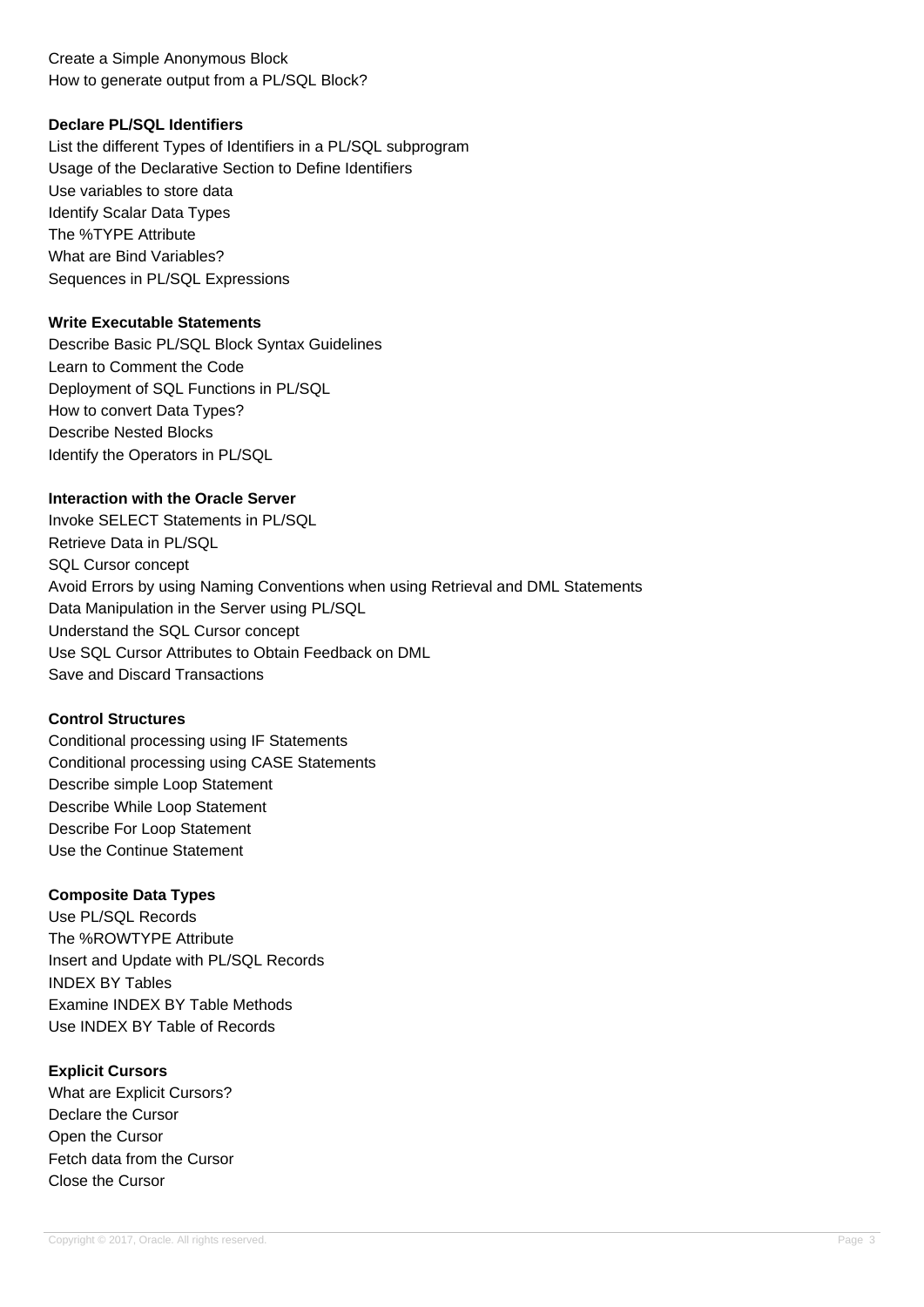# Cursor FOR loop The %NOTFOUND and %ROWCOUNT Attributes Describe the FOR UPDATE Clause and WHERE CURRENT Clause

# **Exception Handling**

Understand Exceptions Handle Exceptions with PL/SQL Trap Predefined Oracle Server Errors Trap Non-Predefined Oracle Server Errors Trap User-Defined Exceptions Propagate Exceptions RAISE\_APPLICATION\_ERROR Procedure

### **Stored Procedures**

Create a Modularized and Layered Subprogram Design Modularize Development With PL/SQL Blocks Understand the PL/SQL Execution Environment List the benefits of using PL/SQL Subprograms List the differences between Anonymous Blocks and Subprograms Create, Call, and Remove Stored Procedures Implement Procedures Parameters and Parameters Modes View Procedure Information

## **Stored Functions and Debugging Subprograms**

Create, Call, and Remove a Stored Function Identify the advantages of using Stored Functions Identify the steps to create a stored function Invoke User-Defined Functions in SQL Statements Restrictions when calling Functions Control side effects when calling Functions View Functions Information How to debug Functions and Procedures?

### **Packages**

Listing the advantages of Packages Describe Packages What are the components of a Package? Develop a Package How to enable visibility of a Package's Components? Create the Package Specification and Body using the SQL CREATE Statement and SQL Developer Invoke the Package Constructs View the PL/SQL Source Code using the Data Dictionary

### **Deploying Packages**

Overloading Subprograms in PL/SQL Use the STANDARD Package Use Forward Declarations to solve Illegal Procedure Reference Implement Package Functions in SQL and Restrictions Persistent State of Packages Persistent State of a Package Cursor Control side effects of PL/SQL Subprograms Invoke PL/SQL Tables of Records in Packages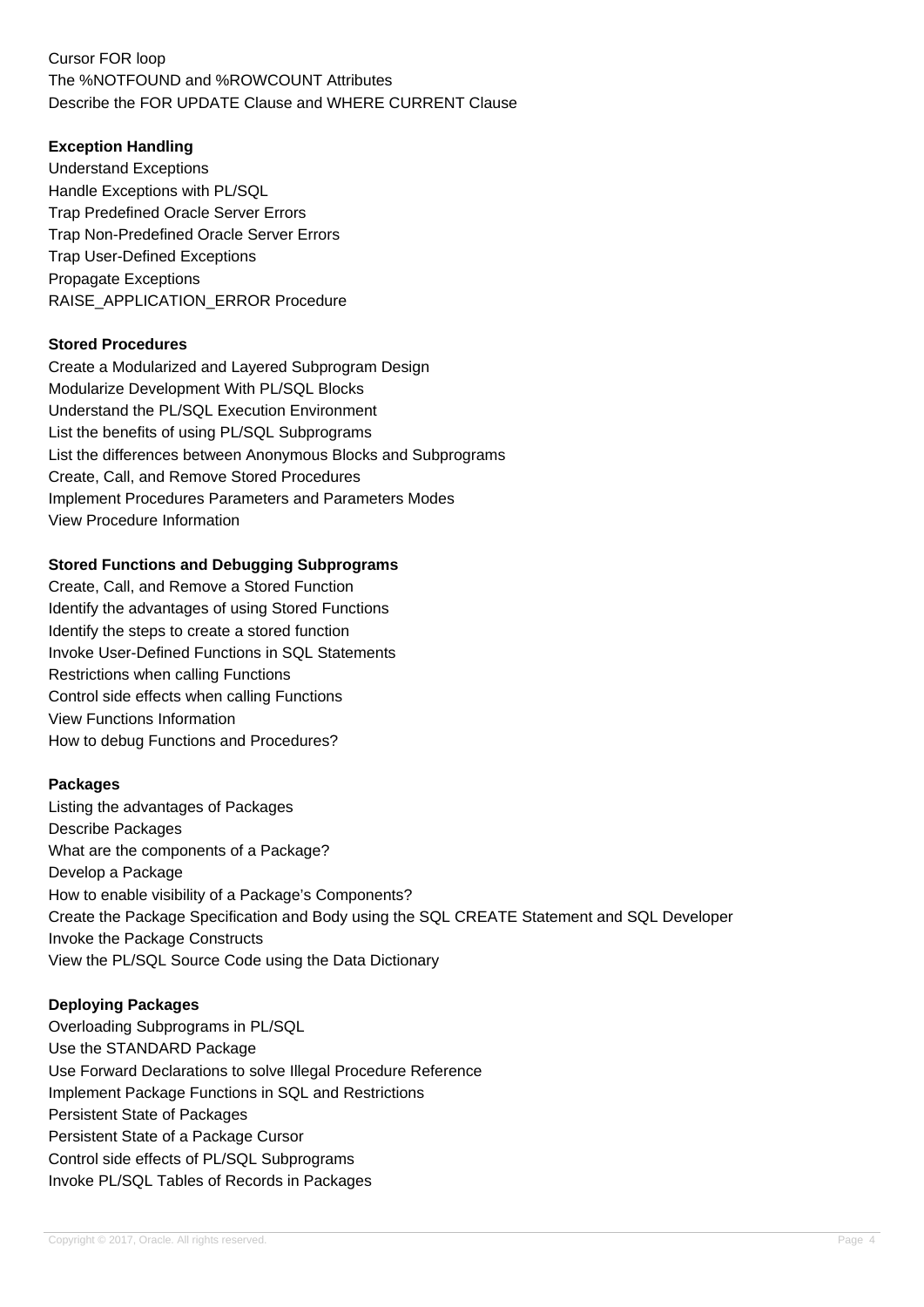## **Implement Oracle-Supplied Packages in Application Development**

What are Oracle-Supplied Packages? Examples of some of the Oracle-Supplied Packages How does the DBMS\_OUTPUT Package work? Use the UTL\_FILE Package to Interact with Operating System Files Invoke the UTL\_MAIL Package Write UTL MAIL Subprograms

# **Dynamic SQL**

The Execution Flow of SQL What is Dynamic SQL? Declare Cursor Variables Dynamically Executing a PL/SQL Block Configure Native Dynamic SQL to Compile PL/SQL Code How to invoke DBMS\_SQL Package? Implement DBMS\_SQL with a Parameterized DML Statement Dynamic SQL Functional Completeness

# **Design Considerations for PL/SQL Code**

Standardize Constants and Exceptions Understand Local Subprograms Write Autonomous Transactions Implement the NOCOPY Compiler Hint Invoke the PARALLEL\_ENABLE Hint The Cross-Session PL/SQL Function Result Cache The DETERMINISTIC Clause with Functions Usage of Bulk Binding to Improve Performance

# **Triggers**

Describe Triggers Identify the Trigger Event Types and Body Business Application Scenarios for Implementing Triggers Create DML Triggers using the CREATE TRIGGER Statement and SQL Developer Identify the Trigger Event Types, Body, and Firing (Timing) Differences between Statement Level Triggers and Row Level Triggers Create Instead of and Disabled Triggers How to Manage, Test and Remove Triggers?

# **Creating Compound, DDL, and Event Database Triggers**

What are Compound Triggers? Identify the Timing-Point Sections of a Table Compound Trigger Understand the Compound Trigger Structure for Tables and Views Implement a Compound Trigger to Resolve the Mutating Table Error Comparison of Database Triggers to Stored Procedures Create Triggers on DDL Statements Create Database-Event and System-Events Triggers System Privileges Required to Manage Triggers

# **PL/SQL Compiler**

What is the PL/SQL Compiler? Describe the Initialization Parameters for PL/SQL Compilation List the new PL/SQL Compile Time Warnings